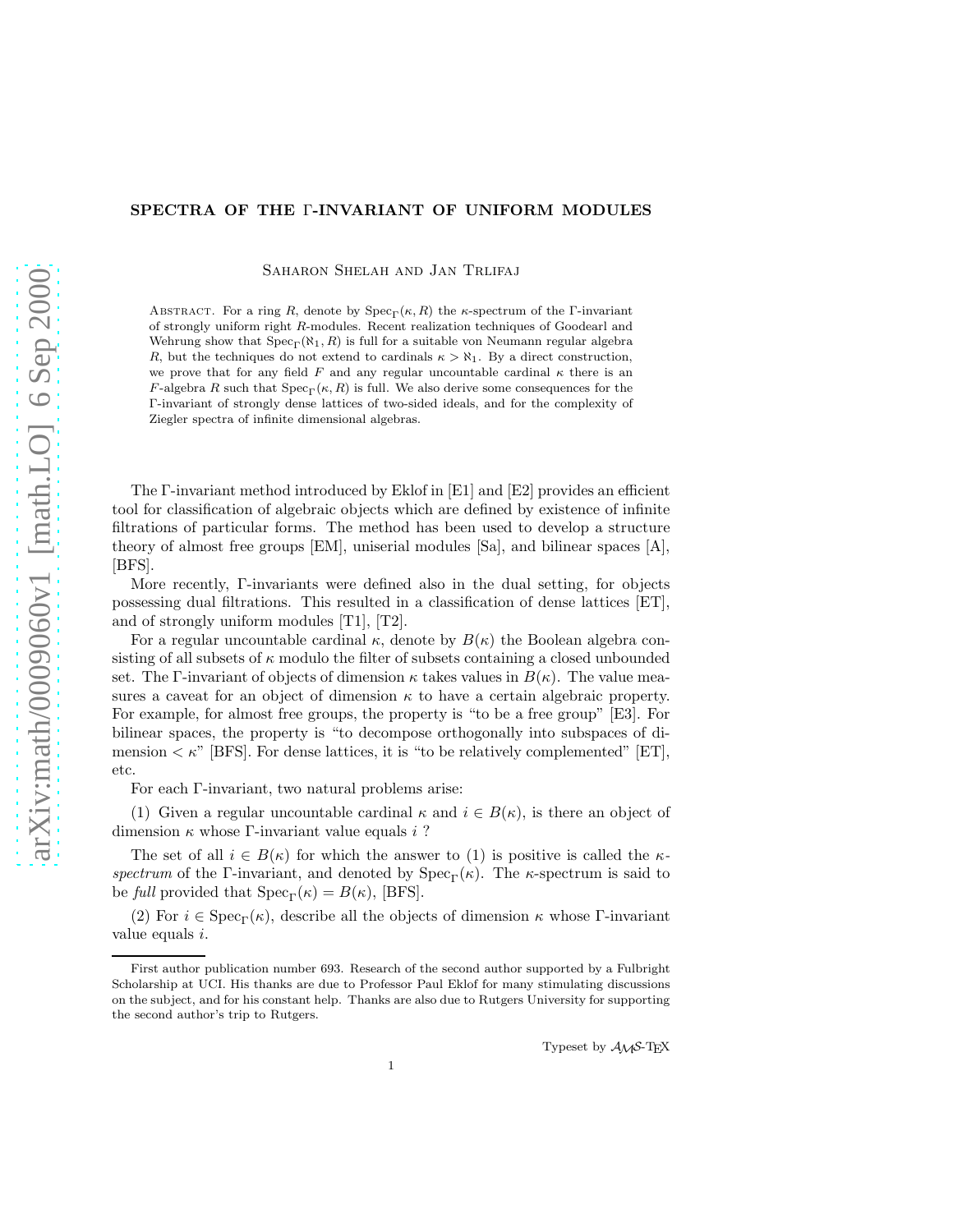Solutions to problems (1) and (2) depend substantially on the particular form of the Γ-invariant.

For almost free groups, the  $\kappa$ -spectrum is full for each  $\kappa = \aleph_n$ ,  $n < \omega$ , [M, Theorem 5.6, but the fullness for  $\kappa = \aleph_{\omega^2+1}$  is independent of ZFC [EM], [MS]. For bilinear spaces, the  $\kappa$ -spectrum is full for  $\kappa = \aleph_1$  [A], but it is not full for any regular  $\kappa \geq \aleph_2$  [S, Lemma 2]. For dense lattices, the  $\kappa$ -spectrum is full for all regular uncountable cardinals  $\kappa$  [ET, Theorem 1.15].

Since isomorphic objects have the same value of the Γ-invariant, fullness of the  $\kappa$ spectrum always implies that there exist many (at least  $2^{\kappa}$ ) non-isomorphic objects of dimension  $\kappa$ . In that case, (2) gives a strategy for a fine classification of all objects of dimension  $\kappa$ .

In the present paper, we provide a complete solution to problem (1) for the Γinvariant of strongly uniform modules introduced in [T1]. Answering the questions of [T1, §3, Problem 3], [ET, §2] and [T2, §2], we prove that the  $\kappa$ -spectrum is full for all regular uncountable cardinals  $\kappa$ . Our main result is as follows:

**Theorem 2.7.** Let  $\lambda$  be an uncountable cardinal and F be a field. Then there exists an F-algebra R such that for any regular uncountable cardinal  $\kappa \leq \lambda$  and any  $i \in B(\kappa)$  there is a strongly uniform module  $L \in \text{Mod}_R R$  such that  $\text{End}_R(L) = F$ and  $\Gamma(L) = i$ . In particular,  $\text{Spec}_{\Gamma}(\kappa, R)$  is full.

Section 1 contains basic facts about strongly uniform modules. The proof of Theorem 2.7 is presented in Section 2. In Section 3, we deal with consequences for the Γ-invariant of two-sided ideal lattices. We also relate our construction to the Goodearl-Wehrung one (cf. [GW, Theorem 4.4] and [T2, Theorem 2.4]). The latter works only for  $\kappa = \aleph_1$ , but provides for additional properties of the algebras and modules. In Section 4, we derive consequences for the structure of Ziegler spectra of infinite dimensional algebras.

### 1. Strongly uniform modules

Let R be an associative ring with unit. Denote by  $L_2(R)$  the lattice of all twosided ideals of R, and by Mod-R the category of all (unitary right  $R<sub>-</sub>$ ) modules. If  $M \in Mod-R$ , then  $\text{End}_R(M)$  denotes the endomorphism ring of M. (Endomorphisms are always written as acting on the opposite side from scalars).

A non-zero module  $U \in \text{Mod-}R$  is called uniform provided that  $V \cap W \neq 0$ for all non-zero submodules V and W of U. So uniform modules coincide with non-zero submodules of indecomposable injective modules. Uniform modules play an important role in module theory: for example, they form building blocks for Goldie dimension theory of modules, [MR]. (For the model-theoretic role of injective uniform modules, we refer to [P1] and [P2]; see also Section 4.)

A trivial sufficient condition for uniformity of a module over an arbitrary ring is the existence of a minimal non-zero submodule. Such uniform modules are called cocyclic. Cocyclic modules are exactly the strongly uniform modules of dimension 1 in the sense of the following

**Definition 1.1.** Let R be a ring and  $U \in Mod-R$ . A sequence of non-zero submodules of  $U, \mathcal{U} = (U_\alpha \mid \alpha < \kappa)$ , is called a c.d.c. in U provided that  $\mathcal{U}$  is

- continuous  $(U_0 = U$ , and  $U_\alpha = \bigcap_{\beta < \alpha} U_\beta$  for all limit ordinals  $\alpha < \kappa$ ),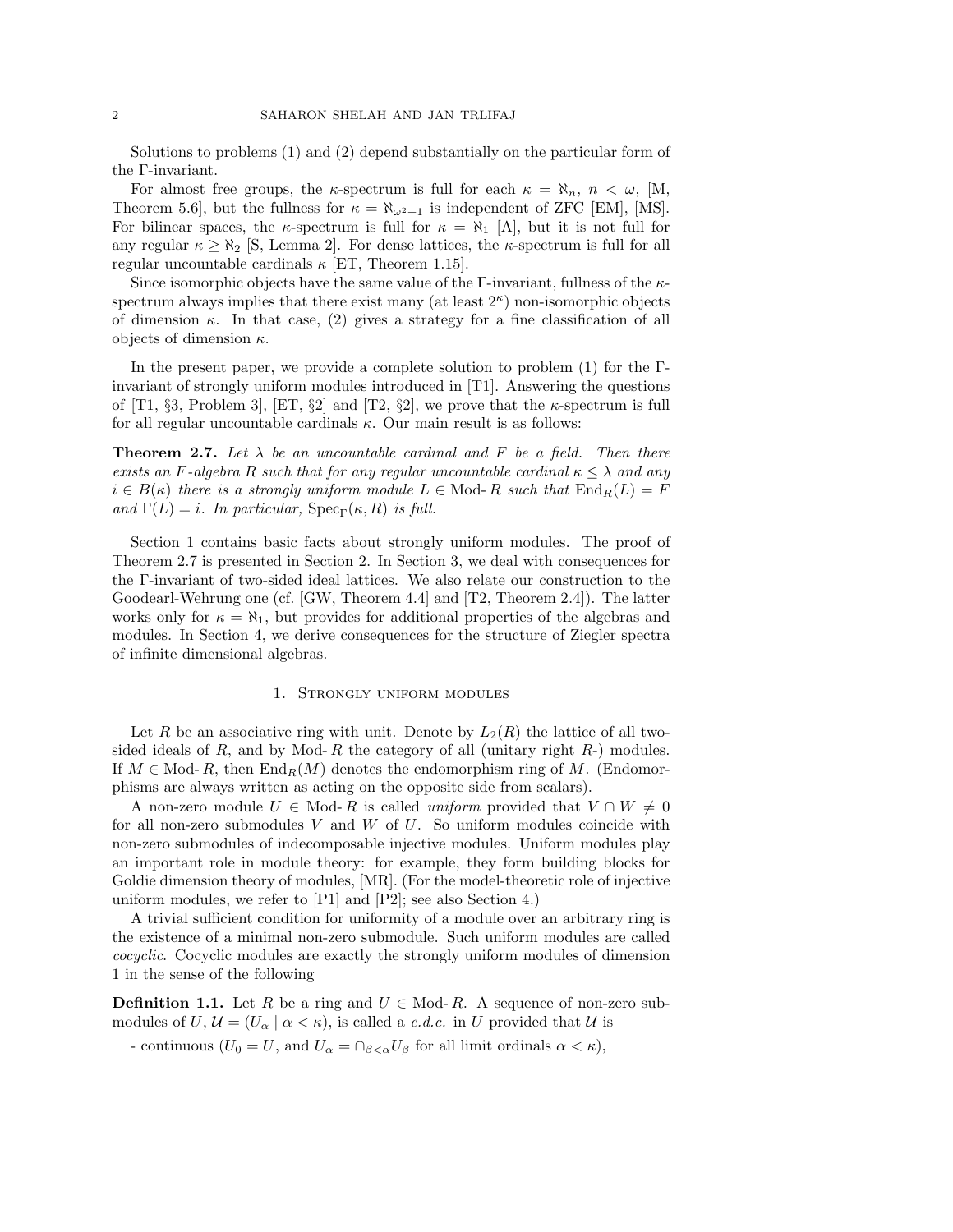- strictly decreasing  $(U_{\alpha+1} \subset U_{\alpha}$  for all  $\alpha < \kappa$ ), and

- cofinal (for each non-zero submodule  $V \subseteq U$  there is  $\alpha < \kappa$  such that  $U_{\alpha} \subseteq V$ ).

U is strongly uniform provided that there is a c.d.c. in U. The ordinal  $\kappa$  is called the length of U. The least ordinal  $\kappa$  such that there is a c.d.c. U of length  $\kappa$  in U is called the dimension of U.

It is easy to see that any strongly uniform module U is uniform, and either  $d = 1$ or d is a regular infinite cardinal, where d is the dimension of U.

Clearly,  $d = 1$  iff U is cocyclic. Moreover, any module with a countable submodule lattice is uniform iff it is strongly uniform. This is not true in general: if  $R = k[x]$  is the polynomial ring of one variable x over a field k then  $U = R$  is uniform, but U is strongly uniform iff k is countable, cf. [T1,  $\S2$ ].

**Definition 1.2.** Let U be a strongly uniform module. Let  $0 \neq V \subset W \subseteq U$ . Then W is complemented over V (in U) provided that there is a submodule  $X \subseteq U$  such that  $W \cap X = V$  and  $W + X = U$ . For example, U is complemented over any  $0 \neq V \subset U$ .

Also the case of the least infinite dimension,  $d = \aleph_0$ , is quite easy. Let U be a strongly uniform module of dimension  $\aleph_0$ . It is easy to see that either

(i) there is a c.d.c. U of length  $\omega$  in U such that  $U_{\alpha}$  is complemented over  $U_{\beta}$  for all  $\alpha < \beta < \omega$ , or

(ii) there is a c.d.c. U of length  $\omega$  in U such that  $U_{\alpha}$  is not complemented over  $U_{\beta}$  for all  $0 \neq \alpha < \beta < \omega$ .

In the former case,  $U$  is called *complementing*; in the latter,  $U$  is narrow. We refer to  $[T1, \S2]$  and  $[ET, \S2]$  for properties and constructions of complementing and narrow modules of dimension  $\aleph_0$ .

For the more complex case of dimension  $d \geq \aleph_1$ , we employ the method of Γ-invariants as in [T1, §2]:

**Definition 1.3.** Let  $\kappa$  be a regular uncountable cardinal. For any  $E \subseteq \kappa$ , define

 $\overline{E} = \{D \subseteq \kappa \mid \exists C \subseteq \kappa : C \text{ closed and unbounded in } \kappa \& D \cap C = E \cap C\}.$ 

So  $E \in B(\kappa)$ .

Let U be a strongly uniform module of dimension  $\kappa$ . Let  $\mathcal{U} = (U_\alpha \mid \alpha < \kappa)$  be a c.d.c. in U. Let

 $E_{\mathcal{U}} = {\alpha < \kappa \mid \exists \beta : \alpha < \beta < \kappa \ \& \ \ U_{\alpha} \text{ is not complemented over } U_{\beta}}.$ 

Define  $\Gamma(U) = \overline{E_{\mathcal{U}}}$ . By [ET, Lemma 1.8],  $\Gamma(U)$  does not depend on the particular choice of the c.d.c. U.

Γ(U) is called the Γ-invariant value of U. We denote by  $Spec_\Gamma(\kappa, R)$  the  $\kappa$ spectrum of Γ, i.e., the set of all  $i \in B(\kappa)$  such that there is a strongly uniform module  $U \in \text{Mod-}R$  with  $\Gamma(U) = i$ . If  $\mathcal R$  is a class of rings we define  $\text{Spec}_{\Gamma}(\kappa, \mathcal R) =$  $\bigcup_{R\in\mathcal{R}}\text{Spec}_{\Gamma}(\kappa,R)$ , the  $\kappa$ -spectrum of  $\Gamma$  for  $\mathcal{R}$ . A  $\kappa$ -spectrum is said to be full provided that it is equal to the whole of  $B(\kappa)$ .

The size of  $Spec_{\Gamma}(\kappa, \mathcal{R})$  depends substantially on the properties of  $\mathcal{R}$ :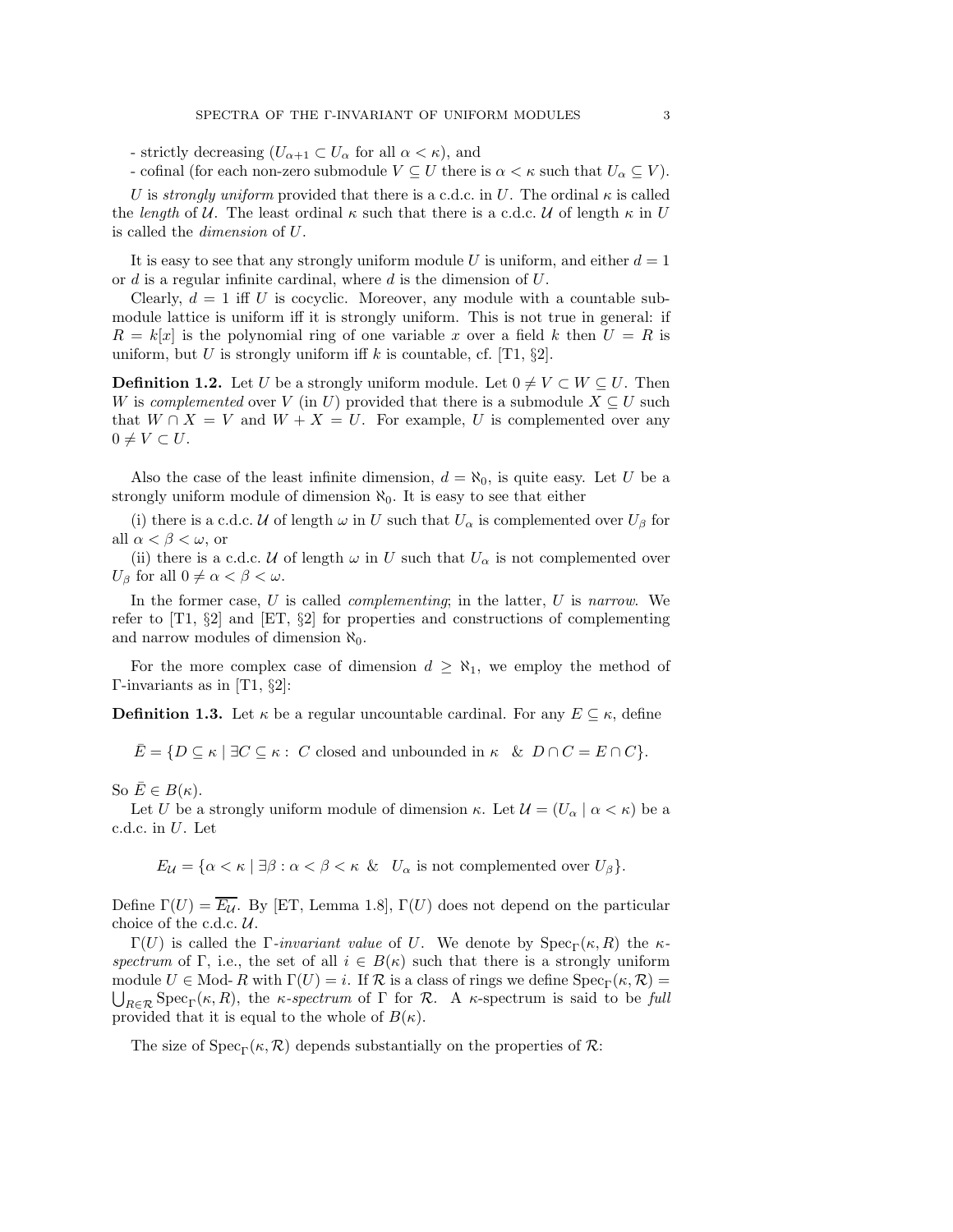**Theorem 1.4.** (i)  $Spec_{\Gamma}(\kappa, \mathcal{R}) = {\bar{\kappa}}$  for all  $\kappa > \aleph_0$  provided that  $\mathcal{R}$  is the class of all commutative rings or  $R$  is the class of all rings with right Krull dimension.

(ii) For any field F,  $Spec_{\Gamma}(\aleph_1, \mathcal{R})$  is full provided that R is the class of all locally matricial F-algebras.

*Proof.* (i) is by [T1, Theorems 2.10 and 2.12], and (ii) by [T2, Theorem 2.4].  $\Box$ 

The proof of (ii) makes use of a much stronger result, namely of a realization theorem for ideal lattices of bounded distributive lattices of size  $\leq \aleph_1$  by ideal lattices of von Neumann regular rings (cf. [GW, Theorem 4.4] and [T2, Theorem 2.4]). In particular, the strongly uniform modules are constructed with the additional property that they are *distributive*, that is, their submodule lattices are distributive.

Nevertheless, by a result of Wehrung [W, Corollary 2.5], the proof of (ii) does not extend to any  $\kappa > \aleph_1$  (see also [PTW, Corollary 4.4]). It remains open whether  $Spec_{\Gamma}(\kappa, \mathcal{R})$  is full for some  $\kappa > \aleph_1$  where  $\mathcal R$  is the class of all von Neumann regular rings.\*

### 2. FULLNESS OF THE  $\kappa$ -SPECTRA

In this section, we will prove that the  $Spec_{\Gamma}(\kappa, \mathcal{R})$  is full for each regular  $\kappa \geq \aleph_1$ where  $R$  is the class of all rings:

Let F be a field and  $\kappa$  be a regular uncountable cardinal. Fix  $S \subseteq \kappa$  with  $0 \in S$ . For each  $\alpha < \kappa$ , put

$$
Y_\alpha=\{\langle(\alpha_i,\beta_i);i\leq n\rangle\mid n<\omega;\alpha_n=\alpha;\alpha_i<\beta_i<\kappa\text{ for all }i\leq n;
$$

 $\alpha_i \in S$  for all  $0 < i \leq n$ ;  $\alpha_i < \alpha_{i+1}$  for all  $i < n$ .

Observe that  $Y_{\alpha} = \{ \langle (\alpha, \beta) \rangle | \alpha < \beta < \kappa \}$  if  $\alpha \notin S$ .

For each sequence  $y \in Y_{\alpha}, y = \langle (\alpha_i, \beta_i); i \leq n \rangle$ , put amax $(y) = \alpha_n$ , and bmax $(y) = \max_{i \leq n} \beta_i$  (> amax $(y)$ ).

Let  $Y_{\leq \alpha} = \overline{\cup_{\beta \leq \alpha}} Y_{\beta}$  and  $Y_{\geq \alpha} = \cup_{\alpha \leq \beta \leq \kappa} Y_{\beta}$ . Put  $Y = \cup_{\alpha \leq \kappa} Y_{\alpha}$ . Note that card $(Y) = \kappa$ .

Denote by L the F-linear space with the F-basis  $\{x_{\eta} | \eta \in Y\}$ , so

$$
L = \bigoplus_{\eta \in Y} F x_{\eta}
$$

has dimension  $\kappa$ . For each  $\alpha < \kappa$ , denote by  $L_{\alpha}$  the F-subspace of L generated by  $\{x_{\eta} \mid \eta \in Y_{\geq \alpha}\}.$  For  $\alpha < \beta < \kappa$  and  $\alpha \in S$ , we define a subspace

$$
L_{\alpha\beta} = \bigoplus_{\eta \in Y_{< \alpha}} F(x_{\eta} - x_{\eta \smallfrown (\alpha, \beta)}) \oplus L_{\beta}.
$$

<sup>\*</sup>Added in proof: By a different approach, Pavel Růžička recently proved that the spectrum is full for any regular uncountable cardinal  $\kappa$  when  $\mathcal R$  is the class of all locally matricial algebras (see also footnote \*\*).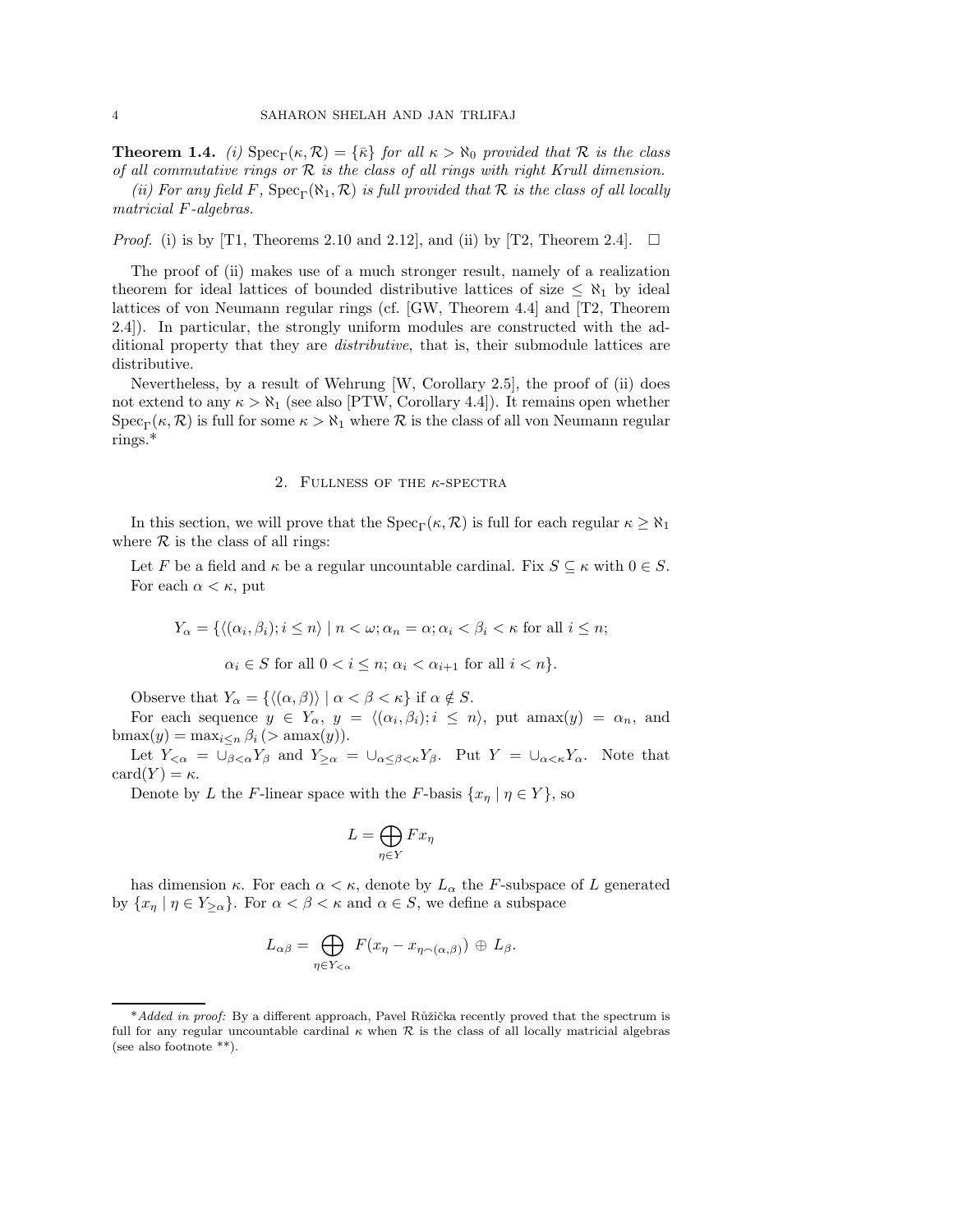**Definition 2.1.** Let  $\nu, \rho \in Y$  be such that

$$
(\ast) \qquad \qquad \text{amax}(\rho) \ge \text{bmax}(\nu).
$$

We will define  $T = T_{\nu\rho} \in \text{End}_F(L)$ . For  $\eta \in Y$ ,  $x_{\eta}T$  will always be zero or  $x_{\theta}$ , where  $\rho$  is an initial segment of  $\theta$  which is defined by induction as follows

- if  $\nu$  is not an initial segment of  $\eta$  then  $x_nT = 0$ ;

- if  $\eta = \nu$  then  $x_{\eta}T = x_{\rho}$ ;

- if  $\nu$  is a proper initial segment of  $\eta$ , so  $\eta = \eta' \cap (\alpha, \beta)$  and  $\nu$  is an initial segment of  $\eta'$ , we have  $x_{\eta'}T = x_{\rho'}$  for some  $\rho' \in Y$ . If  $\rho' \in Y_{\geq \alpha}$ , we define  $x_{\eta}T = x_{\rho'}$ . If  $\rho' \in Y_{< \alpha}$ , we define  $x_{\eta} T = x_{\rho' \smallfrown (\alpha, \beta)}$ .

Denote by R the unital F-subalgebra of  $\text{End}_F(L)$  generated by the set  $\{T_{\nu\rho} \mid$  $\nu, \rho \in Y$ , amax $(\rho) \geq \text{bmax}(\nu)$ . Then  $L = L_0$  is canonically a (right R-) module.

**Lemma 2.2.** (i)  $L_{\alpha}$  is a submodule of L for each  $\alpha < \kappa$ . Moreover, we have  $L_{\alpha} = x_{\langle (0,1),(\alpha,\alpha+1) \rangle}R$  for each  $0 \neq \alpha \in S$ .

(ii)  $L_{\alpha\beta}$  is a submodule of L for all  $\alpha < \beta < \kappa$  such that  $\alpha \in S$ .

*Proof.* Let  $T = T_{\nu\rho}$ , where  $\nu, \rho \in Y$  satisfy (\*).

(i) Let  $\eta \in Y_{\geq \alpha}$ . If  $\nu \in Y$  is not an initial segment of  $\eta$  then  $x_{\eta}T = 0$ . If  $\eta = \nu$ then  $x_nT = x_\rho \in L_\alpha$  by the assumption (\*).

Let  $\nu$  be a proper initial segment of  $\eta$ , so  $\eta = \eta' \cap (\alpha', \beta')$  for some  $\alpha \leq \alpha' < \beta'$ ,  $\nu$  is an initial segment of  $\eta'$ , and  $x_{\eta'}T = x_{\rho'}$  for some  $\rho' \in Y$ .

If  $\rho' \in Y_{< \alpha'}$  then  $x_{\eta} T = x_{\rho' \wedge (\alpha', \beta')} \in L_{\alpha}$ . If  $\rho' \in Y_{\geq \alpha'}$  then  $x_{\eta} T = x_{\rho'} \in L_{\alpha}$ . For  $0 \neq \alpha \in S$ , let  $\mu = \langle (0, 1) \rangle$  and  $\mu' = \langle (0, 1), (\alpha, \alpha + 1) \rangle$ . Then for each  $\eta \in Y_{\geq \alpha+1}$ , we have  $x_{\eta} = x_{\mu'} T_{\mu' \eta}$ . Similarly, for each  $\eta \in Y_{\alpha}$  we have  $x_{\eta} = x_{\mu'} T_{\mu \eta}$ .

(ii) In view of (i), it suffices to prove that  $(x_{\eta}-x_{\eta(\alpha,\beta)})T \in L_{\alpha\beta}$  for all  $\eta \in Y_{\leq \alpha}$ . If  $\nu$  is not an initial segment of  $\eta \sim (\alpha, \beta)$  then  $(x_{\eta} - x_{\eta \sim (\alpha, \beta)})T = 0$ .

If  $\nu = \eta \wedge (\alpha, \beta)$  then  $(x_{\eta} - x_{\eta \wedge (\alpha, \beta)})T = (-x_{\eta \wedge (\alpha, \beta)})T = -x_{\rho} \in L_{\beta}$  by  $(*)$ .

If  $\nu = \eta$  then  $(x_{\eta} - x_{\eta \smallfrown (\alpha, \beta)})T = x_{\rho} - (x_{\eta \smallfrown (\alpha, \beta)})T$ . If  $\rho \in Y_{< \alpha}$ , then  $(x_{\eta \smallfrown (\alpha, \beta)})T =$  $x_{\rho\smallfrown(\alpha,\beta)}$ , so  $(x_\eta-x_{\eta\smallfrown(\alpha,\beta)})$   $T \in L_{\alpha\beta}$ . If  $\rho \in Y_{\geq\alpha}$ , then  $(x_{\eta\smallfrown(\alpha,\beta)})$   $T = x_\rho$ , so  $(x_{\eta}-x_{\eta\smallfrown(\alpha,\beta)})T=0.$ 

Assume that  $\nu$  is a proper initial segment of  $\eta$ , so  $\eta = \eta' \cap (\alpha', \beta')$  for some  $\alpha' < \alpha$ , and  $\nu$  is an initial segment of  $\eta'$ . We have  $x_{\eta'}T = x_{\rho'}$  where  $\rho' \in Y$ .

If  $\rho' \in Y_{\leq \alpha'}$  then  $x_{\eta}T = x_{\rho' \sim (\alpha', \beta')}$  while  $(x_{\eta \sim (\alpha, \beta)})T = x_{\rho' \sim (\alpha', \beta') \sim (\alpha, \beta)}$ , because  $\alpha' < \alpha$ . So  $(x_{\eta} - x_{\eta \smallfrown (\alpha, \beta)})$  $T \in L_{\alpha\beta}$ .

Assume  $\rho' \in Y_{\geq \alpha'}$ , so  $x_{\eta}T = x_{\rho'}$ . If  $\rho' \in Y_{\leq \alpha}$ , then  $(x_{\eta \sim (\alpha,\beta)})T = x_{\rho' \sim (\alpha,\beta)}$ , so  $(x_{\eta} - x_{\eta \smallfrown (\alpha,\beta)})T \in L_{\alpha\beta}$ . If  $\rho' \in Y_{\geq \alpha}$ , then  $(x_{\eta \smallfrown (\alpha,\beta)})T = x_{\rho'}$ , so  $(x_{\eta} - x_{\eta \smallfrown (\alpha,\beta)})T =$  $0. \quad \Box$ 

**Lemma 2.3.**  $\mathcal{L} = (L_{\alpha} \mid \alpha < \kappa)$  is a c.d.c. in L.

*Proof.* Clearly,  $\mathcal{L}$  is strictly decreasing and continuous. Let X be a non-zero submodule of L and take  $0 \neq x \in X$ . So  $x = \sum_{\eta \in Y} f_{\eta} x_{\eta}$  and  $f_{\eta} = 0$  for almost all, but not all,  $\eta \in Y$ . Take  $\nu \in Y$  such that  $f_{\nu} \neq 0$  and  $\nu$  is not a proper initial segment of any  $\eta \in Y$  with  $f_{\eta} \neq 0$ . Let  $\alpha = \text{bmax}(\nu)$ . Take any  $\rho \in Y_{\geq \alpha}$  and let  $T = T_{\nu\rho}$ . Then  $xT = (f_{\nu}x_{\nu})T = f_{\nu}x_{\rho}$ , so  $x_{\rho} \in X$ . This proves that  $L_{\alpha} \subseteq X$ , and  $\mathcal L$  is cofinal.  $\square$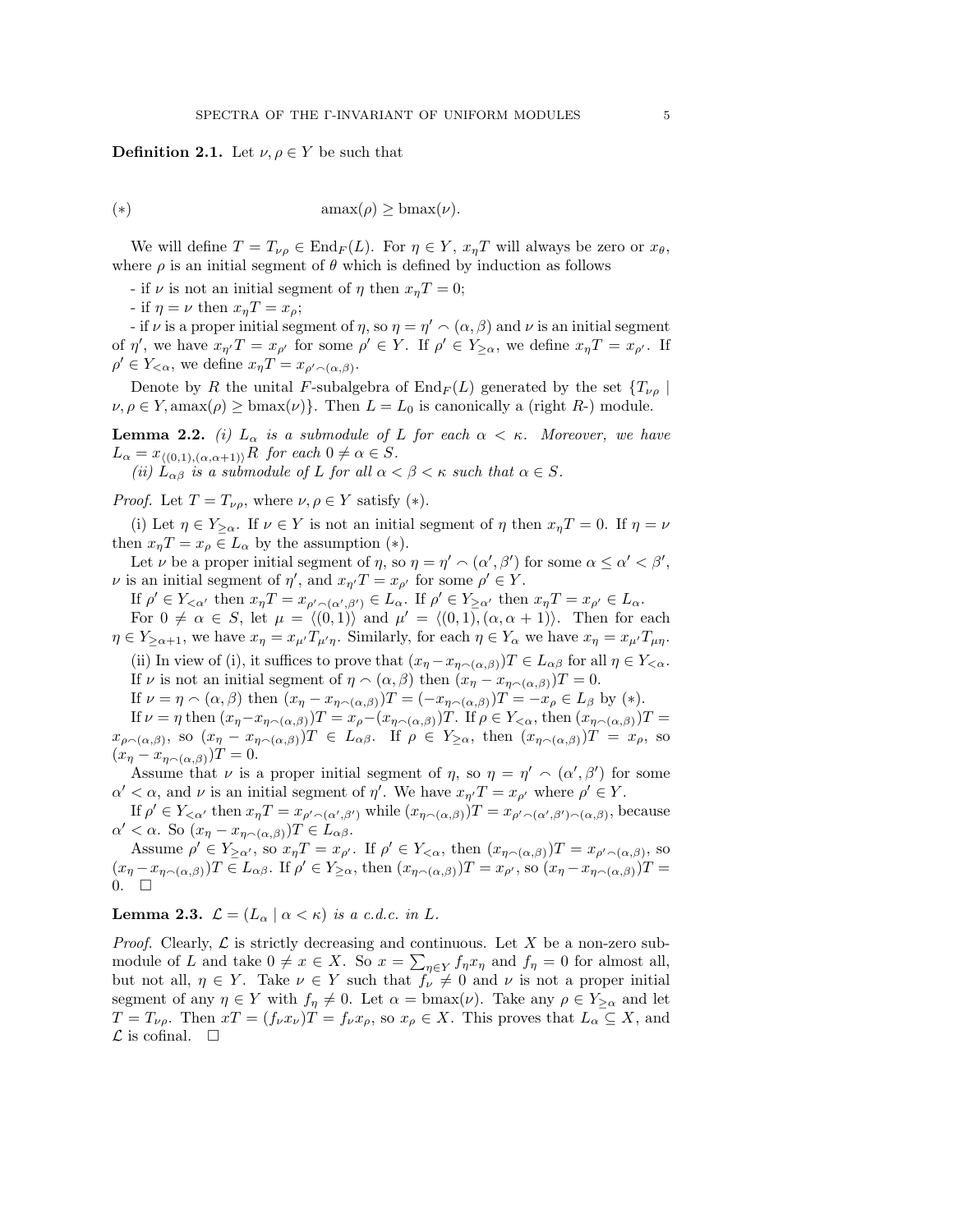**Proposition 2.4.** Let  $\gamma < \kappa$ . Then  $\mathcal{L}_{\gamma} = (L_{\alpha} | \gamma \leq \alpha < \kappa)$  is a c.d.c. in  $L_{\gamma}$  such that  $E_{\mathcal{L}_{\gamma}} = [\gamma, \kappa) \setminus S$ . In particular,  $\Gamma(L_{\gamma}) = \overline{\kappa \setminus S}$ .

*Proof.* By Lemma 2.3,  $\mathcal{L}_{\gamma}$  is a c.d.c. in  $L_{\gamma}$ .

We prove that  $L_{\alpha}$  is complemented over  $L_{\beta}$  in  $L_{\gamma}$  provided that  $\gamma < \alpha < \beta < \kappa$ and  $\alpha \in S$ . By modularity, it is enough to prove this for  $\gamma = 0$ :

 $\bigoplus_{\eta \in Y_{\leq \alpha}} F(x_{\eta} - x_{\eta \smallfrown(\alpha,\beta)})$  and  $z \in L_{\beta}$ . Since  $x \in L_{\alpha}$ , we have  $y = 0$ , so  $L_{\beta} =$ Clearly,  $L = L_{\alpha} + L_{\alpha\beta}$ . Take  $x \in L_{\alpha} \cap L_{\alpha\beta}$ . Then  $x = y + z$ , where  $y \in$  $L_{\alpha} \cap L_{\alpha\beta}$ .

It remains to prove that  $L_{\alpha}$  is not complemented over  $L_{\beta}$  in  $L_{\gamma}$  provided that  $\gamma < \alpha < \beta < \kappa$  and  $\alpha \notin S$ :

Assume there is a submodule X in L such that  $L_{\gamma} = L_{\alpha} + X$  and  $L_{\beta} = L_{\alpha} \cap X$ . Let  $\nu = \langle (\gamma, \gamma + 1) \rangle \in Y_{\geq \gamma}, \ \rho = \langle (\alpha, \alpha + 1) \rangle \in Y_{\geq \alpha} \ \text{and take } T = T_{\nu \rho}$ . By assumption, there are  $x \in X$  and  $y \in L_{\alpha}$  such that  $x_{\nu} = x + y$ . Since  $\alpha \notin S$ , we have  $(L_{\alpha})T \subseteq L_{\alpha+1}$ . So  $xT = x_{\rho} - yT \in L_{\alpha} \setminus L_{\alpha+1}$ . On the other hand,  $xT \in X$ , so  $xT \in L_{\beta}$ , a contradiction.  $\square$ 

The following lemma says that each  $L_{\alpha}$ ,  $\alpha < \kappa$ , is a rigid module in the sense that  $\text{End}_R(L_\alpha)$  is minimal possible.

# **Lemma 2.5.** End<sub>R</sub>( $L_{\alpha}$ ) = F for all  $\alpha < \kappa$ .

*Proof.* Let  $0 \neq e \in \text{End}_{R}(L_{\alpha}).$ 

First, we prove that Ker  $e = 0$ . If not, by Lemma 2.3, there is  $\beta < \kappa$  such that  $L_\beta \subseteq \text{Ker } e \cap \text{Im } e$ . Take  $\nu \in Y_{\geq \beta}$ . Let  $x \in L_\alpha$  be such that  $ex = x_\nu$ . Then  $x = \sum_{\eta \in Y_{\geq \alpha}} f_{\eta} x_{\eta}$ , and the set  $A = \{\eta \in Y_{\geq \alpha} \mid f_{\eta} \neq 0\}$  is finite. W.l.o.g., we may assume that  $ex_{\eta} \neq 0$  for all  $\eta \in A$ . Then, for each  $\eta \in A$ ,  $\nu$  is not an initial segment of  $\eta$ . Take  $\rho \in Y_{\geq \beta}$  such that  $(*)$  holds. Put  $T = T_{\nu\rho}$ . Then  $0 = e(xT) = (ex)T = x_{\rho}$ , a contradiction.

Next, we prove that for each  $\eta \in Y_{\geq \alpha}$ , there is  $f_{\eta} \in F$  such that  $ex_{\eta} = f_{\eta}x_{\eta}$ . Clearly,  $ex_{\eta} = \sum_{\tau \in Y_{\geq \alpha}} f_{\tau} x_{\tau}$ , and the set  $A = \{\tau \in Y_{\geq \alpha} \mid f_{\tau} \neq 0\}$  is finite. Since Ker  $e = 0$ , at least one  $\tau \in A$  must contain  $\eta$  as an initial segment. Let  $\tau_0 \in A$ be maximal such. If  $\tau_0 \neq \eta$ , then taking  $\rho \in Y_{\geq \alpha}$  such that  $\text{amax}(\rho) \geq \text{bmax}(\tau_0)$ , we see that  $T_{\tau_0\rho}$  maps  $ex_{\eta}$  to  $f_{\tau_0}x_{\rho}$ , while  $x_{\eta}T_{\tau_0\rho} = 0$ , a contradiction. This shows that  $\tau_0 = \eta$ .

Let  $\tau \in A \setminus {\eta}$  be maximal. If  $\tau$  is not an initial segment of  $\eta$ , then taking  $\rho \in$  $Y_{\geq \alpha}$  such that  $\max(\rho) \geq \text{bmax}(\tau)$ , we see that  $T_{\tau \rho}$  maps  $x_n$  to 0, but  $(ex_n)T_{\tau \rho} =$  $f_{\tau}x_{\rho}$ , a contradiction. So  $\tau$  is a proper initial segment of  $\eta$ ,  $\eta = \eta' \cap (\beta, \gamma)$ , and  $\tau$  is an initial segment of  $\eta'$ . Take  $\rho \in Y$  such that  $\text{amax}(\rho) \ge \text{bmax}(\eta)$  and let  $T = T_{\tau \rho}$ . Then  $x_{\eta'}T = x_{\rho'}$  for some  $\rho'$  containing  $\rho$  as an initial segment. Then  $x_{\eta}T = x_{\rho'}$ , so  $ex_{\rho'} = (ex_{\eta})T = f_{\tau}x_{\rho} + f_{\eta}x_{\rho'}$ . On the other hand,  $ex_{\rho'} = (ex_{\eta})T_{\eta\rho'} = f_{\eta}x_{\rho'}$ . So  $f_{\tau} = 0$ , a contradiction.

Finally, we prove that  $f_{\nu} = f_{\rho}$  for all  $\nu, \rho \in Y_{\geq \alpha}$ . This is clear when (\*) holds. But then  $f_{\nu} = f_{\rho} = f'_{\nu}$ , where  $\nu, \nu' \in Y_{\geq \alpha}$  are arbitrary, and  $\rho = \langle (\beta, \gamma) \rangle$  is such that (\*) holds and  $\beta = \text{amax}(\rho) \ge \text{bmax}(\nu')$ .  $\Box$ 

**Theorem 2.6.** Let  $\kappa$  be a regular uncountable cardinal and  $i \in B(\kappa)$ . Let F be a field and L be an F-linear space of dimension  $\kappa$ .

Then there exists an F-subalgebra, R, of  $End_F(L)$  such that L, viewed as a right R-module, is strongly uniform with  $\Gamma(L) = i$  and  $\text{End}_{R}(L) = F$ .

*Proof.* By Proposition 2.4 and Lemma 2.5.  $\Box$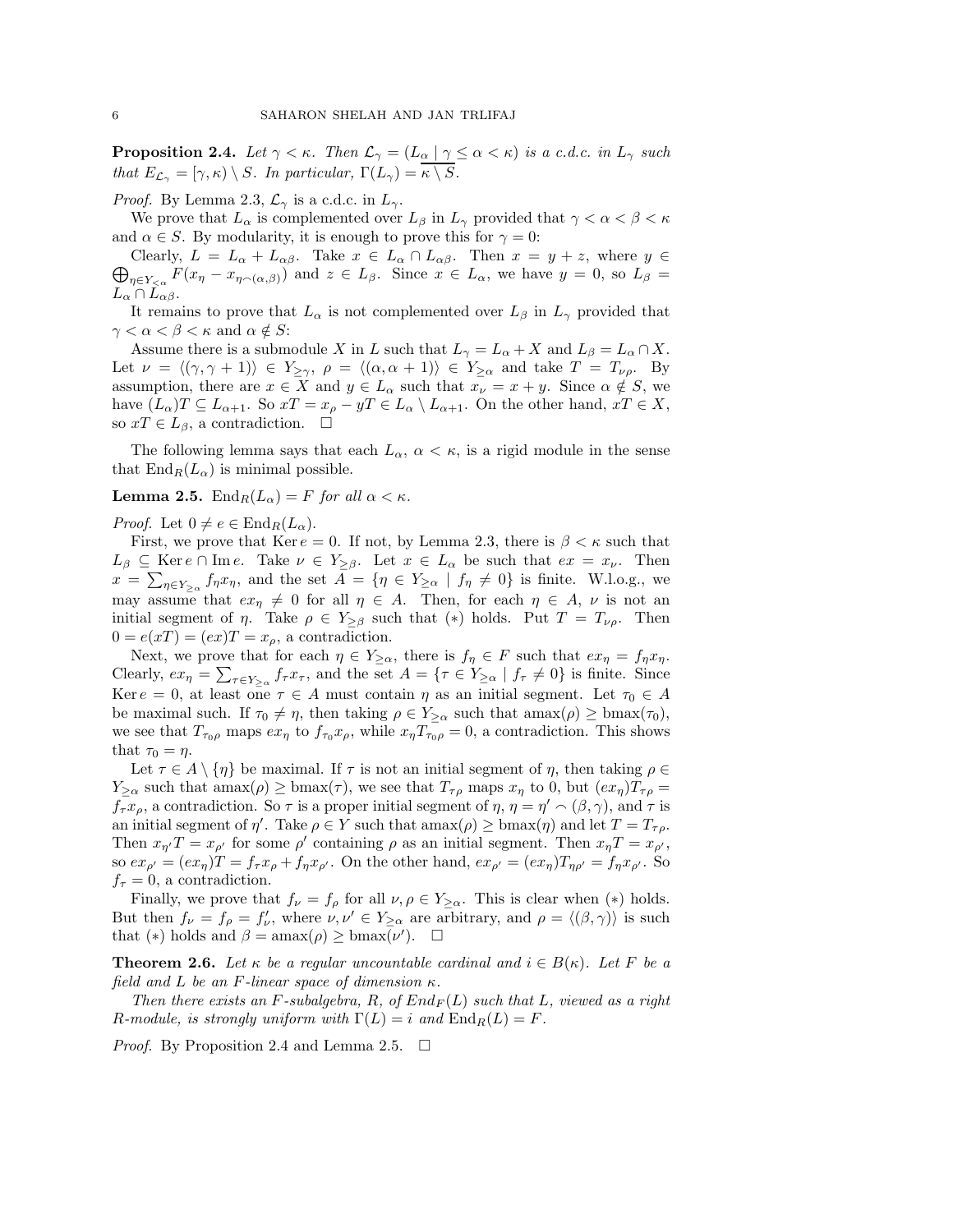In the construction of Theorem 2.6, different elements of  $B(\kappa)$  occur as values of the Γ-invariant of modules over different algebras. This is easily improved in our main result

**Theorem 2.7.** Let  $\lambda$  be an uncountable cardinal and F be a field. Then there exists an F-algebra R such that for any regular uncountable cardinal  $\kappa \leq \lambda$  and any  $i \in B(\kappa)$  there is a strongly uniform module  $L \in \text{Mod}$ - R such that  $\text{End}_R(L) = F$ and  $\Gamma(L) = i$ . In particular,  $Spec_{\Gamma}(\kappa, \mathcal{R})$  is full.

*Proof.* For each regular uncountable cardinal  $\kappa \leq \lambda$  and each  $i \in B(\kappa)$ , denote by  $R_{\kappa i}$  the F-algebra, and by  $L_{\kappa i}$  the right  $R_{\kappa i}$ -module, constructed in Theorem 2.6. Let  $R = \prod_{\kappa,i} R_{\kappa i}$  (the ring direct product). Then each  $L = L_{\kappa i}$  is canonically a right R-module, and the R- and  $R_{\kappa i}$  – submodule lattices of L coincide. It follows that  $\Gamma(L) = i$ . Moreover,  $\text{End}_R(L) = \text{End}_{R_{\kappa i}}(L) = F$ .  $\Box$ 

#### 3. The Γ-invariant of two-sided ideal lattices

The Γ-invariant of strongly uniform modules as defined in Section 1 is completely determined by properties of submodule lattices of the respective modules. In fact, this is a particular instance of a more general Γ-invariant, the Γ-invariant of strongly dense lattices [ET, §1].

Recall that a bounded modular lattice  $(A, \wedge, \vee, 0, 1)$  is *strongly dense* provided that it contains a continuous strictly decreasing cofinal chain  $(c.d.c.)$  consisting of non-zero elements of A. If  $0 \neq b < a \leq 1 \in A$ , then a is *complemented* over b provided that there exists  $c \in A$  with  $a \wedge c = b$  and  $a \vee c = 1$ . As in Definition 1.3, we can define for each c.d.c. U of length  $\kappa$  in A the set  $\overline{E_{\mathcal{U}}} \in B(\kappa)$ . Then  $\Gamma(A) = \overline{E_{U}}$  does not depend on the choice of the c.d.c. U, and it is called the Γ-invariant value of the lattice A, [ET, §1].

This Γ-invariant is of particular interest in the case when  $A = L_2(S)$ , the twosided ideal lattice of an algebra  $S$ . Indeed, the proof of Theorem 1.4(ii) makes essential use of this case: for  $\kappa = \aleph_1$ , applying a construction due to Goodearl and Wehrung [GW, Theorem 4.4] together with [ET, Theorem 1.15], one can realize each  $i \in B(\aleph_1)$  as  $\Gamma(L_2(S))$  for a locally matricial F-algebra S. In particular,  $L_2(S)$  is a distributive lattice. Let  $R = S \otimes_F S^{op}$ , where  $S^{op}$  is the opposite Falgebra of S. Then S is a (right  $R$ -) module whose submodule lattice is canonically isomorphic to  $L_2(S)$ . So S is a strongly uniform module of dimension  $\kappa$ . Moreover,  $i = \Gamma(L_2(S)) = \Gamma(S)$ , so i is realized as the Γ-invariant value of a distributive strongly uniform module.

For  $\kappa > \aleph_1$ , the question of the possible values of the Γ-invariant of strongly dense two-sided ideal lattices remains open.\*\* Nevertheless, Theorem 2.6 provides a realization of any  $i \in B(\kappa)$  as  $\Gamma(A)$  where A is a lower interval in  $L_2(S)$  for an F-algebra S:

Corollary 3.1. Let F be a field,  $\kappa$  be a regular uncountable cardinal,  $i \in B(\kappa)$ , R be the F-algebra and L be the module constructed in Theorem 2.6. Let

<sup>\*\*</sup>Added in proof: Recently, Pavel Růžička proved that the ideal lattice of any bounded distributive lattice is isomorphic to the lattice of two-sided ideals of a locally matricial algebra. ¿From [ET, Theorem 1.15], it easily follows that the spectrum of the Γ-invariant of strongly dense twosided ideal lattices is full for any  $\kappa > \aleph_1$ . More details appear in Růžička's manuscript "Lattices" of two-sided ideals of locally matricial algebras and the Γ-invariant problem".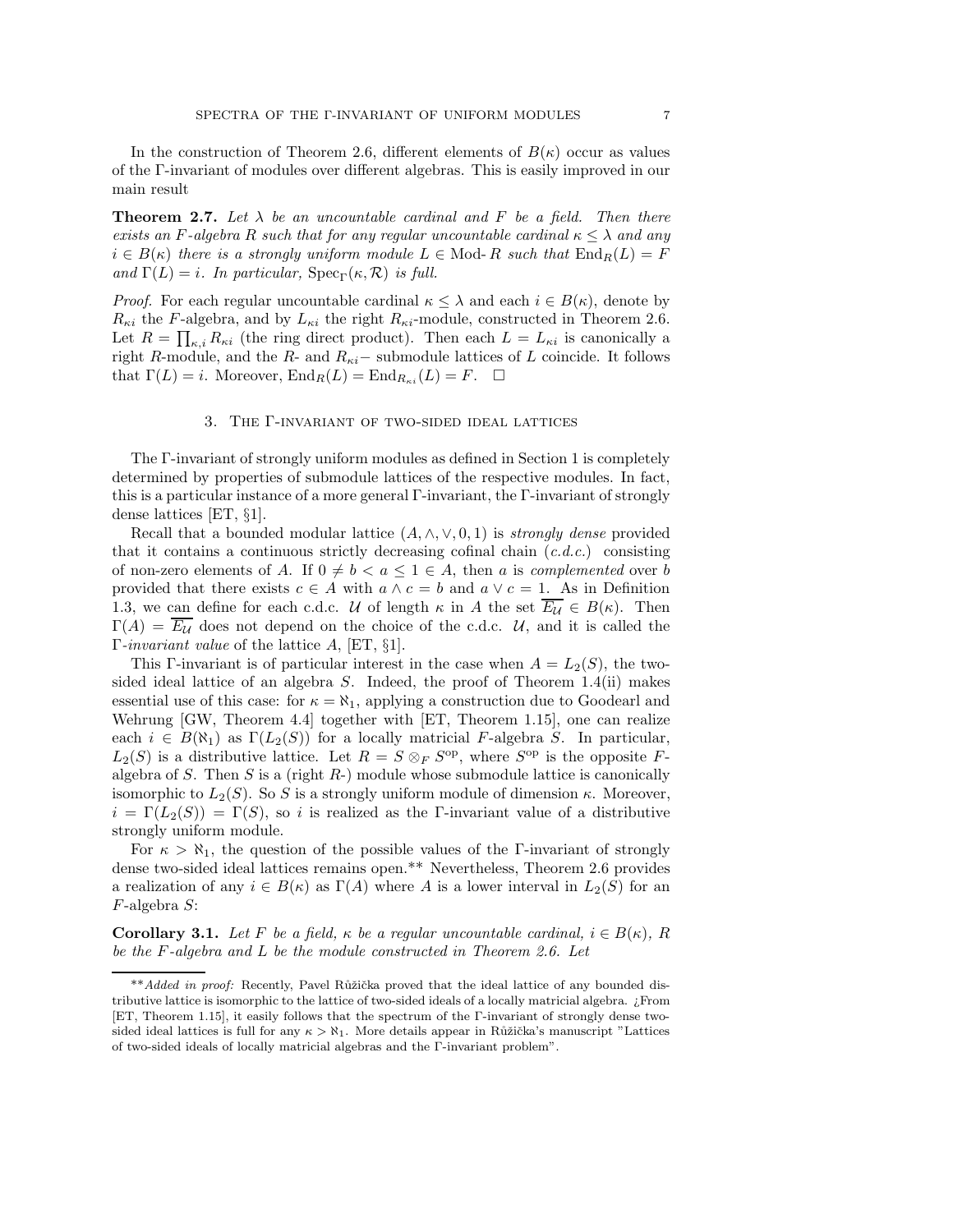$$
S = \{ \begin{pmatrix} f \, l \\ 0 \, r \end{pmatrix} \mid f \in F, l \in L, r \in R \}.
$$

Let  $I = \{ \begin{pmatrix} 0 & l \\ 0 & 0 \end{pmatrix} \mid l \in L \}$ . Then S is an F-algebra and  $I \in L_2(S)$ . Denote by A the interval in  $L_2(S)$  consisting of all two-sided ideals contained in I. Then A is a strongly dense lattice of dimension  $\kappa$  and  $\Gamma(A) = i$ .

*Proof.* Clearly, A is isomorphic to the (right  $R$ -) submodule lattice of  $L$ , so the assertion follows by Theorem 2.6.  $\Box$ 

Though our construction in Section 2 applies to an arbitrary regular uncountable cardinal  $\kappa$ , it neither produces R which is von Neumann regular nor L which has a distributive lattice of submodules. So Theorem 1.4(ii) provides a stronger result in the particular case of  $\kappa = \aleph_1$ :

Lemma 3.2. Neither of the algebras R appearing in Theorems 2.6 and 2.7 is von Neumann regular. Neither of the strongly uniform modules L from Theorems 2.6 and 2.7 is distributive.

*Proof.* To see that R in Theorem 2.6 (and hence in 2.7) is not von Neumann regular take  $\alpha + 1 < \beta < \kappa$ ,  $\mu = \langle (\alpha, \alpha + 1) \rangle$  and  $\phi = \langle (\alpha + 1, \beta) \rangle$ . Then  $T_{\mu\phi}$  has no pseudoinverse in R.

Indeed, if  $T \in R$  is such that  $T_{\mu\phi}TT_{\mu\phi} = T_{\mu\phi}$ , then  $x_{\phi}T \in T_{\mu\phi}^{-1}(x_{\phi}) \cap L_{\alpha+1}$ by Lemma 2.2(i). It follows that  $x_{\phi}T = x_{\tau}$ , where  $\tau = \mu \wedge (\alpha + 1, \gamma)$  for some  $\alpha + 1 < \gamma < \kappa$ . Now, any  $T_{\nu\rho}$ , with  $\nu, \rho \in Y$  satisfying  $(*)$ , maps  $x_{\phi}$  to zero or to  $x_{\phi'} \in L_{\alpha+2}$ . On the other hand, we have  $T = f \cdot 1 + t \in R$ , where  $f \in F$  and t is an F-linear combination of finite products of elements of the form  $T_{\nu\rho}$ , with  $\nu, \rho \in Y$ satisfying (\*). Then  $x_{\tau} = x_{\phi}T = fx_{\phi} + x_{\phi}t$ , where  $x_{\phi}t \in L_{\alpha+2}$ , a contradiction.

To see that the module  $L$  in Theorem 2.6 (and hence in 2.7) is not distributive, fix  $\alpha < \kappa$ , and for each  $\alpha + 1 < \beta < \kappa$  let  $\phi_{\beta} = \langle (\alpha + 1, \beta) \rangle$ . Then  $(x_{\phi_{\beta}} + L_{\alpha+2})r =$  $fx_{\phi_{\beta}}+L_{\alpha+2}$  for any  $r = f.1+t \in R$ , where  $f \in F$  and t is an F-linear combination of finite products of elements of the form  $T_{\nu\rho}$ , with  $\nu, \rho \in Y$  satisfying (\*). So the R-submodules, and the F-subspaces, of  $N_{\alpha} = \bigoplus_{\alpha+1 < \beta < \kappa} (x_{\phi_{\beta}} + L_{\alpha+2})R \subseteq$  $L/L_{\alpha+2}$  coincide. Since  $\dim_F(N_\alpha) = \kappa > 1$ , the module  $N_\alpha$ , and hence L, is not distributive.  $\square$ 

The results above suggest the question of the structure of  $L_2(R)$  for the F-algebra R constructed in Theorem 2.6. We will prove that  $L_2(R)$  is strongly dense, but in contrast with the Goodearl-Wehrung construction,  $L_2(R)$  is always narrow. First, we need more information about the arithmetic of the algebra R:

Let  $\nu, \nu', \rho, \rho' \in Y$  be such that  $(*)$  holds and  $\text{amax}(\rho') \geq \text{bmax}(\nu')$ . We will compute  $T_{\nu\rho}T_{\nu'\rho'}$ :

(I) If  $\nu'$  is not an initial segment of  $\rho$  and  $\rho$  is not an initial segment of  $\nu'$ , then  $T_{\nu\rho}T_{\nu'\rho'}=0.$ 

(II) If  $\rho = \nu' \sim \tau$ , then  $T_{\nu\rho}T_{\nu'\rho'} = T_{\nu,\rho'\sim\tau'}$  where  $\tau' = \emptyset$  provided that  $\text{amax}(\rho) \le \text{amax}(\rho')$ , and  $\tau'$  is the final segment of  $\tau$  consisting of all pairs whose first component is  $\frac{\partial}{\partial \rho}$  amax $(\rho')$  provided that amax $(\rho)$  amax $(\rho')$ .

(III) If  $\nu' = \rho \sim \tau$  and  $\tau \neq \emptyset$ , then

$$
T_{\nu\rho}T_{\nu'\rho'}=\bigoplus_{\sigma\in X}T_{\nu\cap\sigma\cap\tau,\rho'},
$$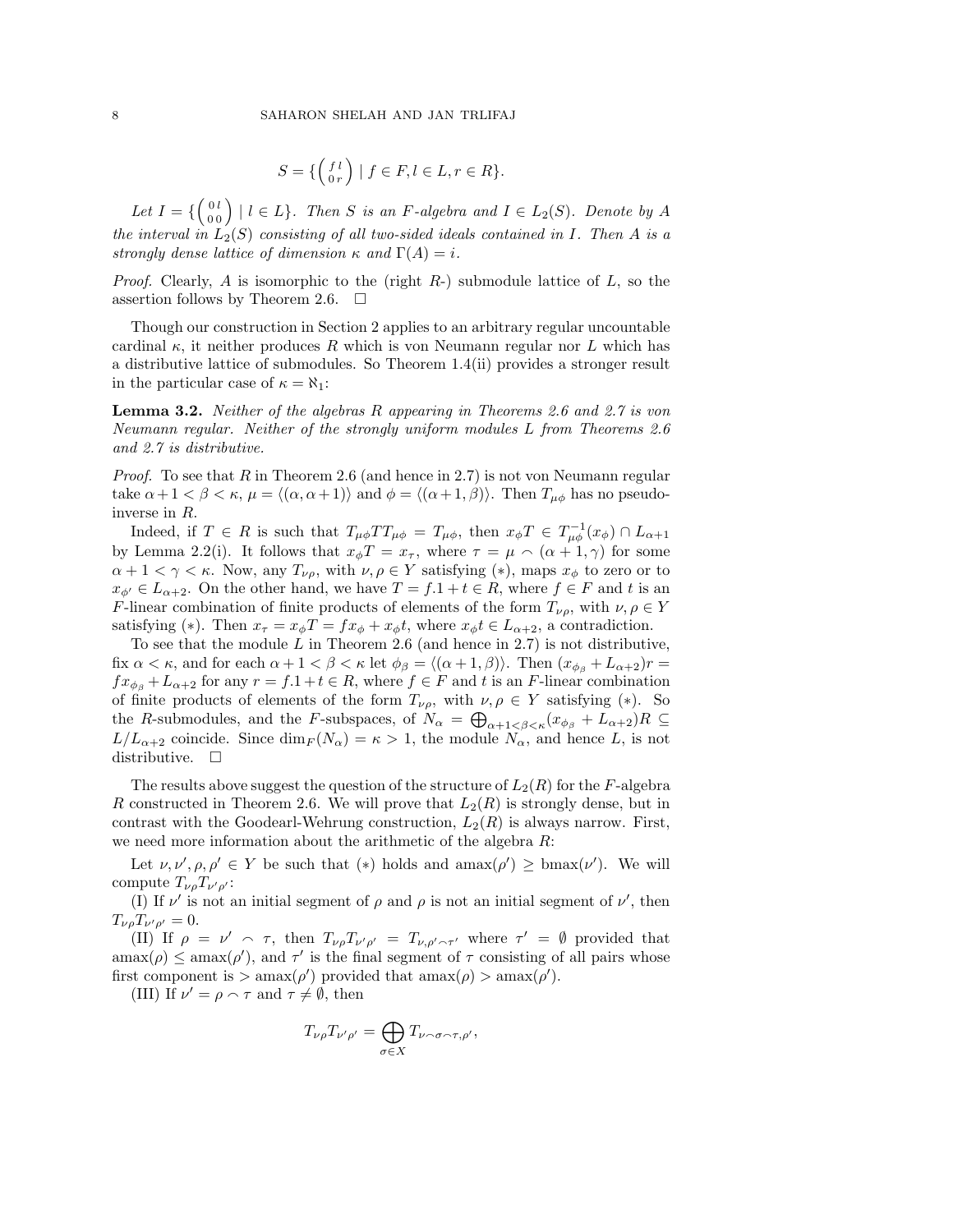where X consists of the empty set and of all elements of  $Y_{\leq \text{max}(\rho)}$  whose initial pair has first component  $>\mathrm{amax}(\nu)$ .

Further, let  $t = \prod_{i \leq n} T_{\nu_i \rho_i}$  where  $n < \omega$  and  $\text{amax}(\rho_i) \geq \text{bmax}(\nu_i)$  for all  $i \leq n$ . If  $n > 0$  and t is irredundant (in the sense that the product cannot be simplified using (II) for successive factors), then (III) shows that

$$
t = \bigoplus_{\sigma_0 \in X_0, \dots, \sigma_n \in X_n} T_{\nu_0 \cap \sigma_0 \cap \tau_0 \cap \dots \cap \sigma_n \cap \tau_n, \rho_n}
$$

where  $\nu_{i+1} = \rho_i \wedge \tau_i$  for all  $i \leq n$ ,  $\tau_i \neq \emptyset$  for all  $i \leq n$ , and for each  $i \leq n$ ,  $X_i$ consists of the empty set and of all elements of  $Y_{\leq \text{amax}(\rho_i)}$  whose initial pair has first component  $> \text{amax}(\nu_i)$ . Note that  $\text{amax}(\nu_0) < \text{amax}(\rho_0) < \text{amax}(\nu_1) \cdots <$  $\operatorname{amax}(\rho_{n-1}) < \operatorname{amax}(\nu_n) < \operatorname{amax}(\rho_n)$ .

Let  $r \in R$ . Then r can be expressed as an F-linear combination

$$
(*)\qquad \qquad r = f.1 + \sum_{j < m} f_j t_j,
$$

where  $m < \omega$ ,  $f \in F$ ,  $0 \neq f_j \in F$  and  $t_j$  is a finite irredundant product of elements of the form  $T_{\nu\rho}$  with  $\nu, \rho \in Y$  satisfying  $(*)$  for each  $j < m$ .

So each  $t_i$  is of the form

$$
t_j = \bigoplus_{\sigma_{j0} \in X_{j0}, \dots, \sigma_{jn_j} \in X_{n_j}} T_{\nu_{j0} \cap \sigma_{j0} \cap \tau_{j0} \cap \dots \cap \sigma_{jn_j} \cap \tau_{jn_j}, \rho_{jn_j}}
$$

(in order to unify our notation, we set  $n_j = 0$ ,  $X_j = \{\emptyset\}$  and  $\tau_j = \emptyset$  in the case when  $t_j = T_{\nu_{i0}\rho_{i0}}$  has exactly one factor).

We will say that  $(**)$  is a *canonical form* of r provided that each  $t_j$  is irredundant and  $t_j \neq t_{j'}$  for all  $j \neq j' < m$ .

**Theorem 3.3.**  $L_2(R)$  is a strongly dense lattice of dimension  $\kappa$  and  $\Gamma(L_2(R)) = \bar{\kappa}$ .

*Proof.* For each  $\alpha < \kappa$ , define

$$
I_{\alpha} = \{ r \in R \mid \text{Im}\, r \subseteq L_{\alpha} \}.
$$

The proof is divided into three lemmas:

**Lemma 3.4.** Let  $r \in R$  be in the canonical form  $(**)$ . Let  $\alpha > 0$ . Then  $r \in I_{\alpha}$  iff  $f = 0$  and  $\text{amax}(\rho_{jn_j}) \ge \alpha$  for all  $j < m$ . In particular,  $I_\alpha$  coincides with the ideal of R generated by all  $T_{\nu\rho}$  such that  $\nu, \rho \in Y$  satisfy  $(*)$  and  $\text{amax}(\rho) \geq \alpha$ .

*Proof.* The 'if' part is clear, since r then maps into  $L_{\alpha}$ .

For the 'only if' part, assume that  $r \in L_{\alpha}$ . If  $f \neq 0$  then we take  $\eta \in Y_0$  such that  $\nu_{i0}$  is not an initial segment of  $\eta$  for all  $j < m$ . Then  $x_n r = fx_n \notin L_\alpha$ , a contradiction.

Proving indirectly, we can w.l.o.g. assume that  $f = 0$  and  $\text{amax}(\rho_{jn_j}) < \alpha$  for all  $j < m$ . Let  $i < m$  be such that  $\rho_{in_i}$  is minimal. Since  $r \in I_\alpha$ , we have  $card(J) \geq 2$ where  $J = \{j \leq m \mid \rho_{jn_j} = \rho_{in_i}\}.$  Let  $j \in J$  be such that  $\nu_{j0}$  is minimal. Since  $r \in I_{\alpha}$ , we have  $\text{card}(J_0) \geq 2$  where  $J_0 = \{j' \in J \mid \nu_{j'0} = \nu_{j0}\}.$ 

If there is  $k \in J_0$  such that  $n_{k0} = 0$ , then there exists  $k' \in J_0$  such that  $k' \neq k$ and  $t_{k'} = t_k = T_{\nu_{k0}\rho_{k0}}$  which contradicts the assumption that  $(**)$  is canonical.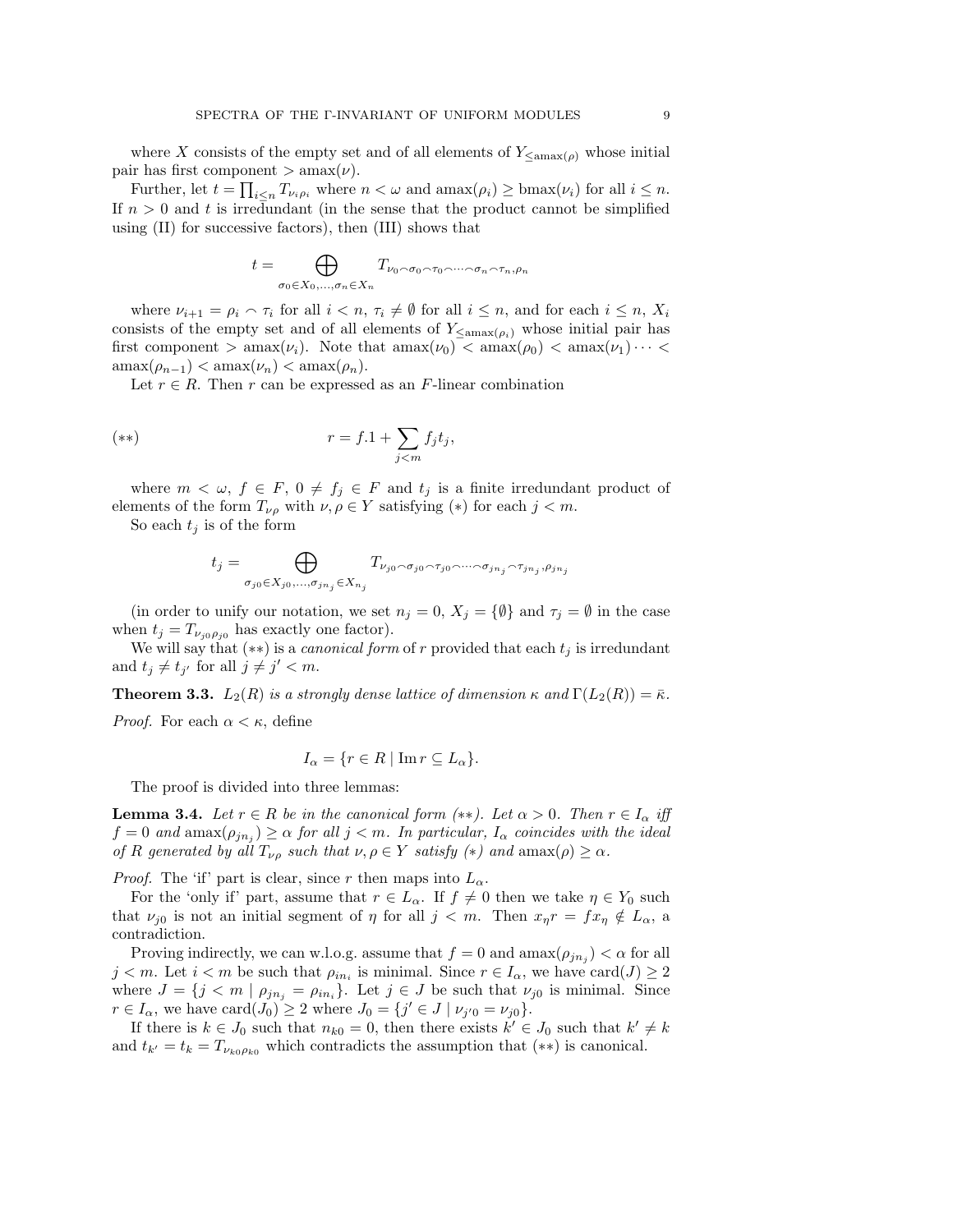Otherwise, let  $k \in J_0$  be such that  $\text{amax}(\sigma_{k0})$  is maximal. Then  $\text{card}(J_1) \geq 2$ where  $J_1 = \{k' \in J_0 \mid \text{amax}(\rho_{k'0}) = \text{amax}(\rho_{k0})\}\.$  Let  $l \in J_1$  be such that  $\text{amax}(\tau_{l0})$ is minimal. Then card $(J_2) \geq 2$  where  $J_2 = \{l' \in J_1 \mid \tau_{l'0} = \tau_{l0}\}\.$  Proceeding similarly, after finitely many steps we obtain a pair  $j \neq j' < m$  such that  $t_j = t_{j'}$ which contradicts the assumption that  $(**)$  is canonical.  $\square$ 

Note that Lemma 3.4 implies that the canonical form (∗∗) is unique for each  $r \in R$ . That is, all the irredundant products together with  $1 \in R$  form an F-basis of R.

# **Lemma 3.5.**  $\mathcal{I} = (I_{\alpha} \mid \alpha < \kappa)$  is a c.d.c. in  $L_2(R)$ .

*Proof.* Clearly,  $I_{\alpha} \in L_2(R)$ . Since  $T_{\langle (0,1) \rangle, \langle (\alpha, \alpha+1) \rangle} \in I_{\alpha} \setminus I_{\alpha+1}, \mathcal{I}$  is strictly decreasing. By definition,  $I_{\alpha} = \bigcap_{\beta < \alpha} I_{\beta}$  for all limit ordinals  $\alpha < \kappa$ , so  $\mathcal I$  is continuous.

Let  $0 \neq r \in R$ . We will prove that  $T_{\nu\rho} \in RrR$  for some  $\nu, \rho \in Y$  satisfying (\*). Consider the canonical form of  $r$ ,  $(**)$ .

If  $f \neq 0$  then there is  $T_{\nu\rho}$  satisfying (\*) such that  $\nu \in Y_0$  is not an initial segment of  $\rho_{jn_j}$  for any  $j < m$ . Then  $rT_{\nu\rho} = fT_{\nu\rho}$ , so  $T_{\nu\rho} \in RrR$ .

Assume  $f = 0$ . Multiplying r by an appropriate  $T_{\nu' \rho'}$  on the right and using (III), we can w.l.o.g. assume that  $\rho' = \rho_{jn_j}$  for all  $j < m$ . Since  $(**)$  is canonical, an argument similar to the one in the proof of Lemma 3.4 shows that there exist  $\rho'' \in Y$  and  $\beta < \kappa$  such that there is  $j < m$  with  $T_{\langle (0,\beta) \rangle \rho''} r = T_{\langle (0,\beta) \rangle \rho''} t_j = T_{\langle (0,\beta) \rangle \rho''}$ where  $\rho'$  is an initial segment of  $\rho$ . Then  $T_{\langle (0,\beta)\rangle \rho} \in RrR$ .

Let  $s = T_{\nu\rho} \in R$  with  $\nu, \rho \in Y$  satisfying (\*). Put  $\alpha = \text{bmax}(\rho)$ . To finish the proof it suffices to show that  $I_{\alpha} \subseteq RsR$ . By Lemma 3.4, it is enough to show that  $T_{\nu'\rho'} \in \text{Rs}R$  whenever  $\nu', \rho' \in Y$  satisfy  $\text{amax}(\rho') \ge \text{bmax}(\nu')$  and  $\text{amax}(\rho') \ge \alpha$ .

If  $\nu \in Y_{\geq 1}$ , then  $T_{\langle (0,1) \rangle \nu} s = T_{\langle (0,1) \rangle \rho}$  and  $T_{\langle (0,1) \rangle \rho} T_{\rho \rho'} = T_{\langle (0,1) \rangle \rho'}$ , so  $T_{\nu' \rho'} =$  $T_{\nu'\rho''}T_{((0,1)),\rho'} \in \mathit{RsR}$ , where  $\rho''$  is obtained from  $\rho'$  by adding (replacing by) the initial pair  $(0, 1)$ .

Let  $\nu \in Y_0$  so  $\nu = \langle (0, \beta) \rangle$  where  $0 < \beta < \alpha$ . As above, we get  $T_{\nu \rho'} \in sR$ , and  $T_{\nu'\rho'} \in \mathbb{R} sR. \quad \Box$ 

# Lemma 3.6.  $\Gamma(L_2(R)) = \bar{\kappa}$ .

*Proof.* Let  $0 < \alpha < \beta < \kappa$ . Assume there exists  $C \in L_2(R)$  such that  $I_\alpha + C = R$ and  $I_{\alpha} \cap C = I_{\beta}$ . In particular, there exists  $r \in I_{\alpha}$  such that  $1 - r \in C$  and  $I_{\alpha}(1-r) \subseteq I_{\alpha} \cap C = I_{\beta}$ . Consider the canonical form of r, (\*\*). By Lemma 3.4,  $f = 0$ . Moreover, there exists  $\alpha < \gamma < \kappa$  such that for each  $j < m$ , if a pair  $(\alpha, \delta_j)$  occurs in  $\nu_{j0}$ , then  $\gamma \neq \delta_j$ . Then  $s = T_{\langle (0,1) \rangle, \langle (\alpha, \gamma) \rangle} \in I_\alpha \setminus I_\beta$  and  $sr = 0$ , so  $s(1 - r) = s \in I_\beta$ , a contradiction. This proves that  $I_\alpha$  is not complemented over I<sub>β</sub>. By Lemma 3.5,  $\Gamma(L_2(R)) = \bar{\kappa}$ .  $\Box$ 

### 4. Complexity of Ziegler spectra of infinite dimensional algebras

Theorem 2.7 cannot be improved to produce a proper class of strongly uniform modules with different values of the Γ-invariant over a fixed ring  $R$ :

**Lemma 4.1.** Let R be a ring. For each right ideal I of R such that  $R/I$  is strongly uniform, denote by  $d_I$  the dimension of  $R/I$  (for example,  $d_I = 1$  for any maximal right ideal I). Let  $\kappa_R = \sup_I d_I$ . Then each strongly uniform module has dimension  $\leq \kappa_R$ .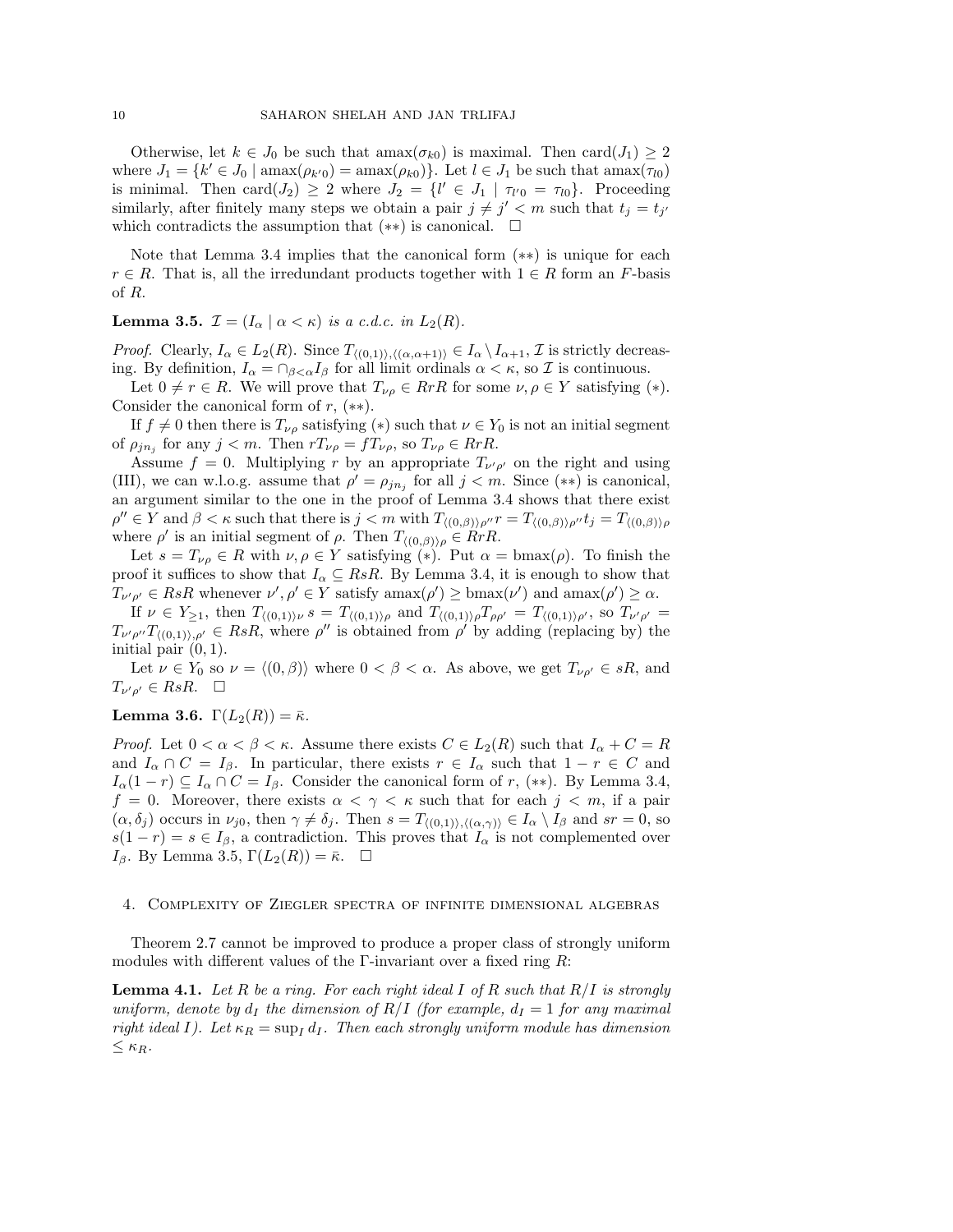*Proof.* Let U be a strongly uniform module of dimension  $\lambda$ . Let E be the injective hull of U. Then E is strongly uniform, and has dimension  $\lambda$ . On the other hand, E is the injective hull of some cyclic module  $R/I$ . Then also  $R/I$  is strongly uniform of dimension  $\lambda$ , so  $\lambda = d_I$ .  $\Box$ 

We do not know whether we can improve Theorem 2.7 to produce injective uniform (= indecomposable injective) modules with prescribed values of the Γinvariant. Nevertheless, slightly modifying the invariant, we can produce the relevant examples:

**Definition 4.2.** Let  $\kappa$  be a regular uncountable cardinal. Let U be a strongly uniform module of dimension  $\kappa$ . By modularity of submodule lattices, we have  $\Gamma(V) \leq \Gamma(W)$  for any non-zero submodules  $V \subseteq W \subseteq U$ . So the set

$$
\mathcal{G}(U) = \{ \Gamma(V) \mid 0 \neq V \subseteq U \}
$$

is a lower directed subset of  $B(\kappa)$ .

If U is such that  $\mathcal{G}(U)$  has a least element, we define

$$
\Gamma^*(U) = \min \mathcal{G}(U);
$$

otherwise,  $\Gamma^*(U)$  is not defined.

Recall that for a ring R, the Ziegler spectrum of R,  $\text{Zg}(R)$ , is a topological space whose points are (isomorphism classes of) indecomposable pure-injective modules and the topology has the property that closed subsets correspond bijectively to complete theories of modules closed under products. (A closed subset C corresponds to the complete theory of the module  $M = \bigoplus_{N \in C} N^{(\omega)}$ . Despite being a set, the Ziegler spectrum captures most model theoretic properties of the class Mod- R, cf. [P1], [P2].

We finish by showing that the point structure of  $\text{Zg}(R)$  is very complex in case R is the infinite dimensional algebra constructed in Theorem 2.7:

**Theorem 4.3.** Let  $\lambda$  be an uncountable cardinal and F be a field. Then there exists an F-algebra R such that for any regular uncountable cardinal  $\kappa \leq \lambda$  and any  $i \in B(\kappa)$  there is a strongly uniform module  $I \in \text{Zg}(R)$  such that  $\Gamma^*(I) = i$ .

*Proof.* Let R be as in Theorem 2.7, and  $L = L_{\kappa i} \in Mod-R \cap Mod-R_{\kappa i}$  be the strongly uniform module constructed in Theorem 2.7, with  $\Gamma(L) = i$ . By Proposition 2.4, the right R-submodule  $L_{\alpha}$  has Γ-invariant value equal to i for all  $\alpha < \kappa$ . Denote by E the injective hull of the right R-module L.  $\chi$ From Lemma 2.3 we get that  ${L_\alpha \mid \alpha < \kappa}$  is cofinal in E. So i is the least element of the lower directed set  $\mathcal{G}(E)$ . This proves that  $\Gamma^*(E) = \Gamma(L) = i$ . Finally, there is a (unique) element  $I \in \mathrm{Zg}(R)$  which is isomorphic to E, so  $\Gamma^*(I) = i$ .  $\Box$ 

#### **REFERENCES**

- [A] F.Appenzeller, An independence result in quadratic form theory: infinitary combinatorics applied to ∈-hermitian spaces, J. Symb. Logic 54 (1989), 689-699.
- [BFS] J.E.Baumgartner, M.Foreman and O.Spinas, The spectrum of the Γ-invariant of a bilinear space, J. Algebra 89 (1997), 406-418.
- [E1] P.C.Eklof, Methods of logic in abelian group theory, LNM 616, Springer, New York, 1977, pp. 251-269.